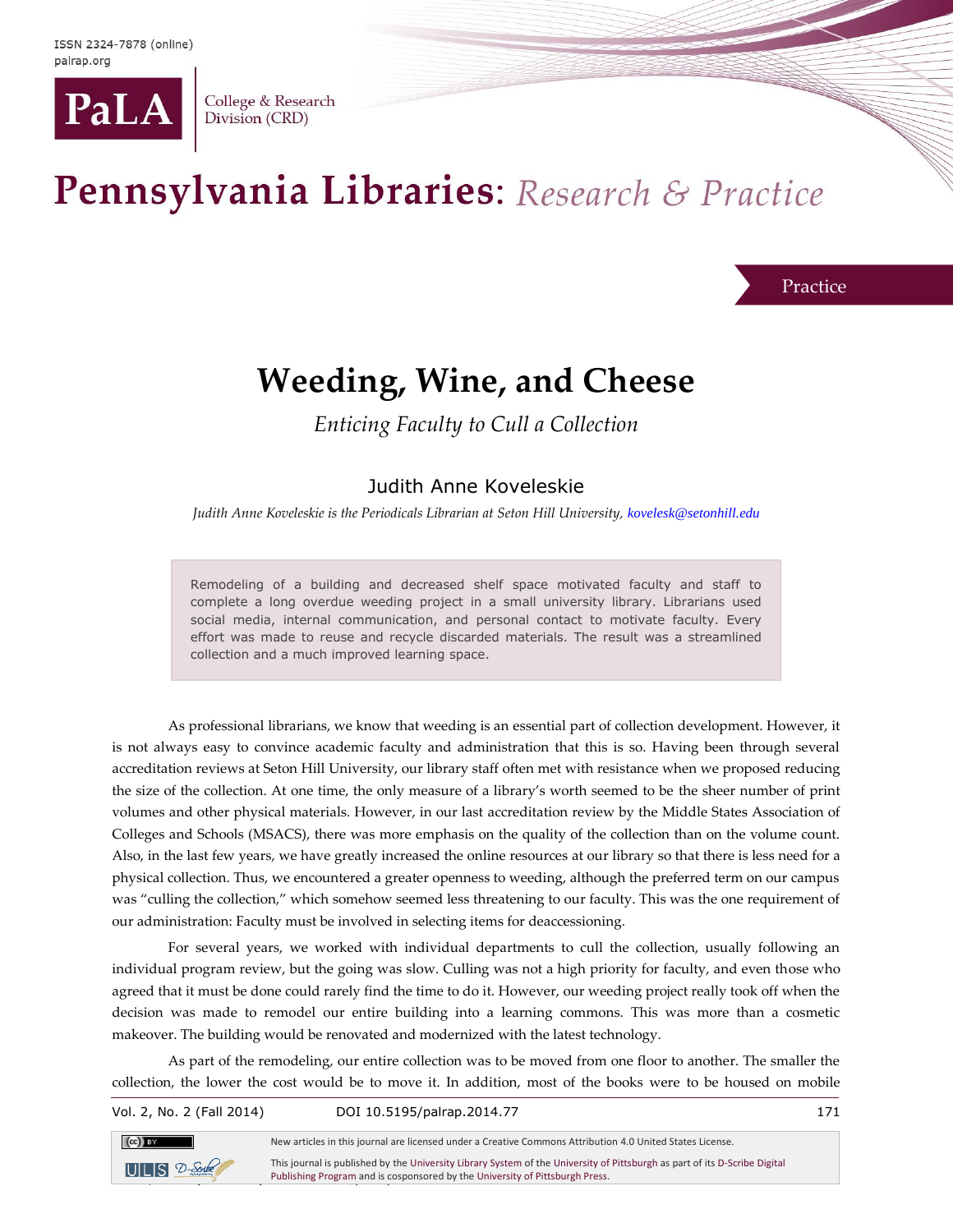shelving to save floor space. When we met with the architects in the early stages of planning, they asked for the number of volumes in our collection. Instead of measuring the amount of shelf space that these volumes actually occupied, they allowed only "an inch a book." Despite our protests that most books were wider than an inch, they assured us that everything would fit. Needless to say, this greatly reduced the amount of available shelf space.



## the bound periodicals!

We are converting print subscriptions to online format whenever possible and always try to order subscriptions as part of collections or databases when we can. Older print items are being replaced by electronic versions that are available simultaneously to multiple users onor off-site.

New individual subscriptions typically must begin in January rather than mid-year due to publisher requirements. In order to begin a new subscription, funds must be included in the budget for the next fiscal year; requests should be made by March 1 for a subscription starting the following January.

We welcome faculty input regarding older materials that should be removed from the collection, especially when it comes to out-of-date information. Our hope is that these efforts will maximize the usefulness of the library collection while freeing up much-needed physical space

#### Figure 1

*Flyer used to request faculty review of bound periodicals; created by Kelly Clever*

However, we looked upon this as an opportunity to reduce the size and increase the quality of the collection.

As a small library staff of 3.6 librarians, a director, and two administrative assistants, we meet regularly to stay in touch with what the others are doing and to discuss mutual concerns. During these meetings, we came up with strategies for decreasing the size of the collection. We knew that it was important to reduce faculty anxiety and put a positive spin on the entire venture.

Throughout the process, we used many methods to publicize what we were doing and increase faculty participation. Each librarian is a liaison to one of our academic divisions, so we presented our concerns about the collection and the upcoming remodeling at monthly division meetings. We used flyers, which were posted both in the library and on departmental bulletin boards. Division Liaisons e-mailed each faculty member individually with information on weeding events. Announcements were made on Griffin's Lair (our intranet), Twitter, Facebook, Flickr, and our library blog [\(shulibrary.blogspot.com\)](http://shulibrary.blogspot.com/). Our Public Services Librarian, Kelly Clever, designed the flyers and was responsible for our postings on social media. All of the librarians contributed to the blog.

Because it was an easier area of the

collection to cull, we began by reducing the collection of bound periodicals. Before we submitted a list of the print periodical collection for faculty review, we discarded anything that was available online, either by individual subscription or via aggregated databases. If we held current years of a title in print and had access to previous issues online, the older bound volumes for the title were weeded. Other items that were discarded had supported majors from the past that were no longer part of the curriculum. We did not cancel any subscriptions, either in print or online. We also discarded titles with short runs of five years or fewer. In most cases, these limited runs had either been donations to the collection or had ceased publication.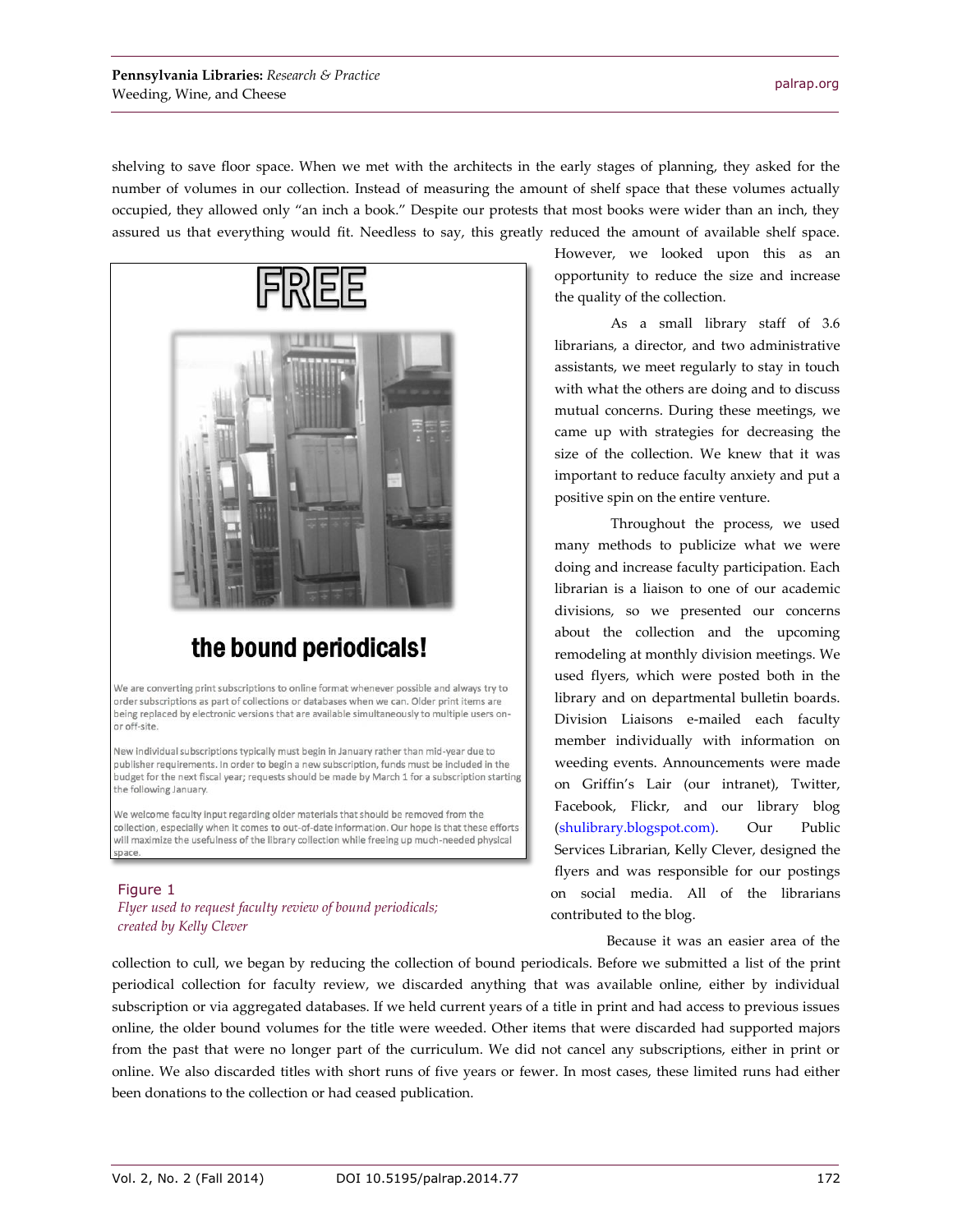At this time, we also put a moratorium on random gifts to the collection. If someone had been willing to purchase an ongoing subscription that met our needs, we would have been willing to accept the gift. However, in the past, we had received older issues that were being discarded by an individual subscriber. Often these gifts were accepted as a good will gesture to an alumna or donor to the university, but they had little or no value in terms of collection development. We could no longer afford to take up shelf space with this type of gift.

Finally, we asked faculty to review the journal collections for their subject areas, using a flyer (see Figure 1) as an advertisement for the process. When we gave them lists to review and return to us, we provided faculty with the following guidelines for weeding:

- We value your opinion regarding what to keep and what to discard. If you think that older materials have significant value, they will be retained.
- Remember that an article in nearly any periodical that we discard can usually be obtained through Interlibrary Loan. However, Interlibrary Loan is not meant to substitute for current subscriptions that are heavily used. Royalties must be paid if you request more than five articles from the same title published within the last five years. Unless we have online access, everything we currently receive in print should be kept for at least five years.
- If there are titles to which we formerly subscribed in print and you do not see recent print issues of them, it probably means that the periodical has either ceased publication or that we now have online access to it. If you are concerned about this, you can verify the status by searching the title in EBSCO A to Z on the Library web page.
- With this in mind, please consider the following questions for the years of holdings information for each title on this list. You can make comments on the list, but please give us your name in case we have any other questions.
	- 1. Is it likely that this material is misleading or inaccurate due to its age?
	- 2. Is this material irrelevant to current needs? That is, did it support a major that we no longer offer?
	- 3. Is this a very short run of this title—less than ten years?
	- 4. Have you personally used anything from this periodical?
	- 5. Have you ever assigned anything for your classes from this periodical?
	- 6. Do you anticipate using this periodical in the future?
	- 7. Is there any other justification for retaining these years?

Some faculty members reviewed only the printed lists of titles, but most of those who authorized materials for withdrawal came to the library and reviewed the physical collection. In general, materials in the sciences become obsolete more quickly than those for the arts or humanities. Therefore, we expected the science departments to allow us to discard most of the older materials. The Education Division and our Dietetics and Nutrition Department faculty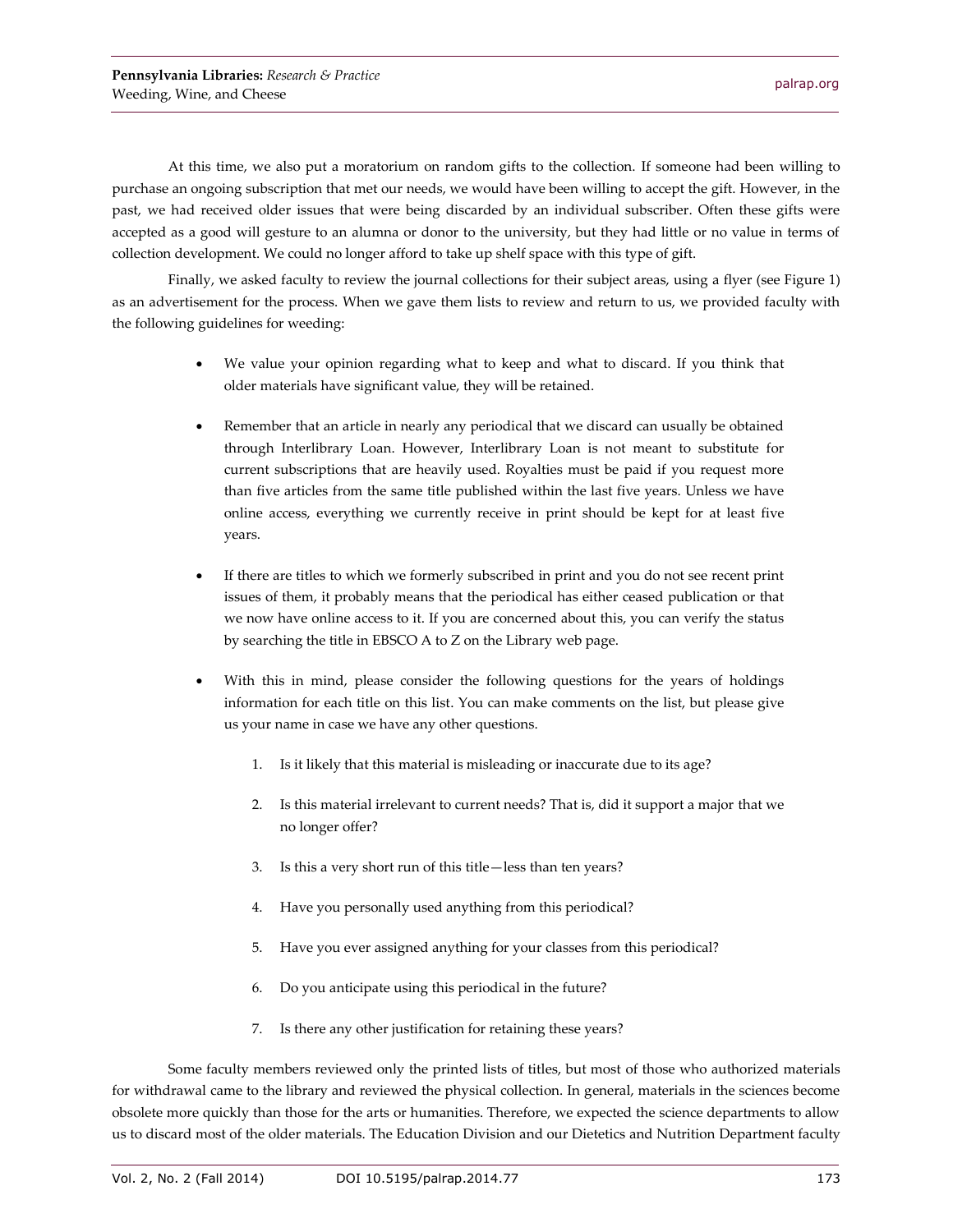

Figure 2 *Academy Library in Admin 311, 1889-1896; from the Seton Hill University Archives*

were very cooperative because they wanted their students to use information that was current and accurate. These professors selected a few volumes to keep in their departments for historical purposes but removed all other print prior to the year 2000. A few other departments wanted to keep everything, and, unfortunately, we do still have complete runs of some journals that are seldom used.

For departments that did not respond at all, we compiled lists of our recommendations for withdrawal. These lists were sent to the faculty in August with a response deadline of October 1. We stipulated that if we did not hear from them by that date, the recommended items would

be discarded without further review. A few departments selected some items for retention but most went along with our recommendations, and discards were completed by December 1, 2013. The collection was reduced from over 900 titles to 178, and from 160 sections of shelving to 32.

Reducing the size of the book collection was much more challenging. Although our university began in 1918, our collection is much older. The Sisters of Charity motherhouse was founded in 1882, and in 1883, a boarding school named St. Joseph's Academy for Girls was established.

There are items in the university collection that were acquired in those early days and were probably sitting on the shelves you see in Figure 2. Many of these original books were now obsolete, in poor condition, had not been checked out in over twenty years, or were available online. However, most faculty members seem to have a greater attachment to books than to printed journals. Therefore, we had to be more creative in persuading faculty to cull the book collection. We knew that if they simply viewed the shelves in person, they would realize that most of the items that we were asking them to remove added little value to the current collection.

Over the past few years, we have held several "Weeding, Wine, and Cheese" events. In addition to posting the flyers on bulletin boards to advertise these events (see Figure 3), the flyers were also sent to faculty as e-mail attachments. We also posted reminders through our social media channels (see Figure 4).

These weeding events were held on Friday afternoons or during breaks when faculty members were on campus but the students were not. We usually started around 2 p.m. and ended by 5 p.m. We served wine, cheese, crackers, veggies, fruit, and punch. On some of the days, we also had a morning session with coffee, tea, and cookies. We tried to create a festive atmosphere and played music. Even our interim president came over to join the party and weed her former subject area. We usually had 10 to 20 people at any given event, and a few people participated more than once. Some faculty told us that they were willing to weed, but they were waiting for the event because it would be more fun.

After socializing, we gave each person a cart and an adaptation of *CREW: A Weeding Manual for Modern Libraries,* developed by the Texas State Library and Archives Commission. All librarians were available to provide encouragement and answer questions. We emphasized the positive aspects of weeding and the fact that we were making room to acquire better materials in the future.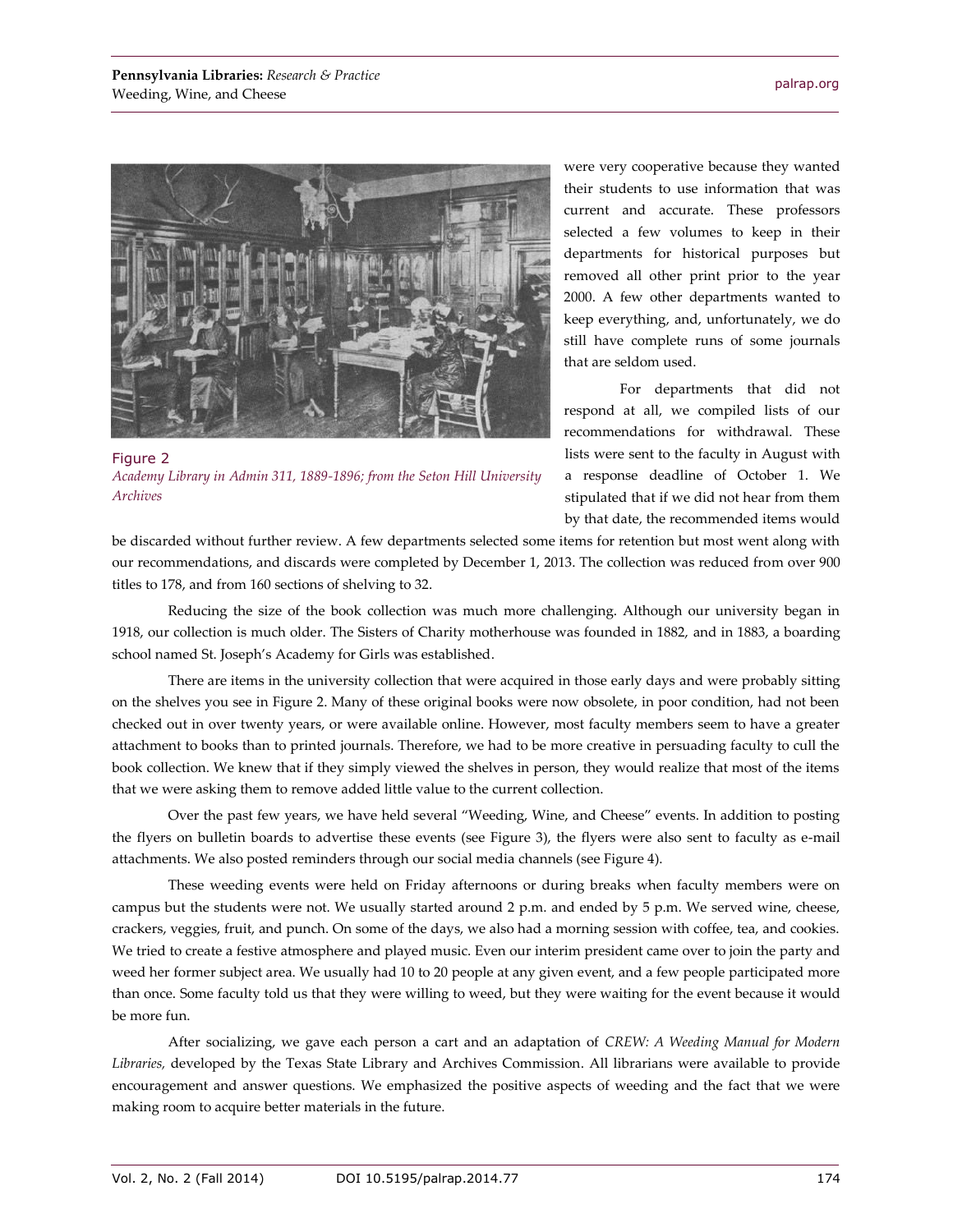When faculty members reached the shelves, we often heard comments such as, "I can't believe you still have this in the collection." Occasionally a professor would remove something obsolete from the collection but would ask us if they could have it for sentimental value, such as a book by a former professor or colleague. Those books were set aside to be picked up later, after they had been officially withdrawn. Once a cart was filled, we took it to a storage room and unloaded it for later processing and gave each person a new cart. We repeated this process until the faculty member was ready to quit. Even with this assistance and support, some people were reluctant to discard a book. I reminded them, "If the material in a book is obsolete, inaccurate, or misleading and you would not want a student to use it, it is not a book anymore—it's simply a dead tree."

Even after the weeding parties, we still had too many books to fit into the new space. Because we had accurate circulation statistics going back to 1994, librarians did additional weeding. We removed books that were in the public domain and available via *Project Gutenberg* and other online sources. Bibliographic records for these items have been added to our online catalog. We also withdrew duplicates and books that were falling apart in our hands as we removed them from the shelves. We selectively removed older books that had not circulated in the last 20 years. If a book seemed to be a classic in the field or was recently acquired, it was left on the shelf. In determining classics, we relied on our own expertise in a subject area. For example, I have a Master of Art's degree in Theology, so I was well aware of Catholic theologians whose works should be retained, as opposed to popular writers on spirituality who pass in and out of fashion. If we had no librarian with knowledge of a particular subject, we deferred to the faculty. I would say that we always erred on the side of caution. We prepared lists of titles that we believed could be removed but for which we wanted confirmation. We used the same opt-in method that we had used with periodicals; that is, if the faculty did not respond by a certain deadline, the materials would be removed.



#### Figure 3

*Invitation flyer for the "Weeding, Wine, and Cheese" event; created by Kelly Clever*

The library staff alone weeded the reference collection and discarded anything that was available online. We removed older materials, which were no longer being consulted due to the availability of online materials providing similar information. We decided that most of the remaining reference collection could be integrated into our circulating collection. In the past, some items were placed in the reference collection because of their monetary value; we no longer wanted to restrict usage this way. We also eliminated many older indices. As a primarily undergraduate institution, we decided that our online databases were sufficient for our needs in many subject areas. In the end, the entire collection was reduced from 112,000 to 76,000 volumes. To some librarians, our culling process may seem drastic. However, as I told one faculty member, "This is a library, not a museum. We want to keep things that people are actually using."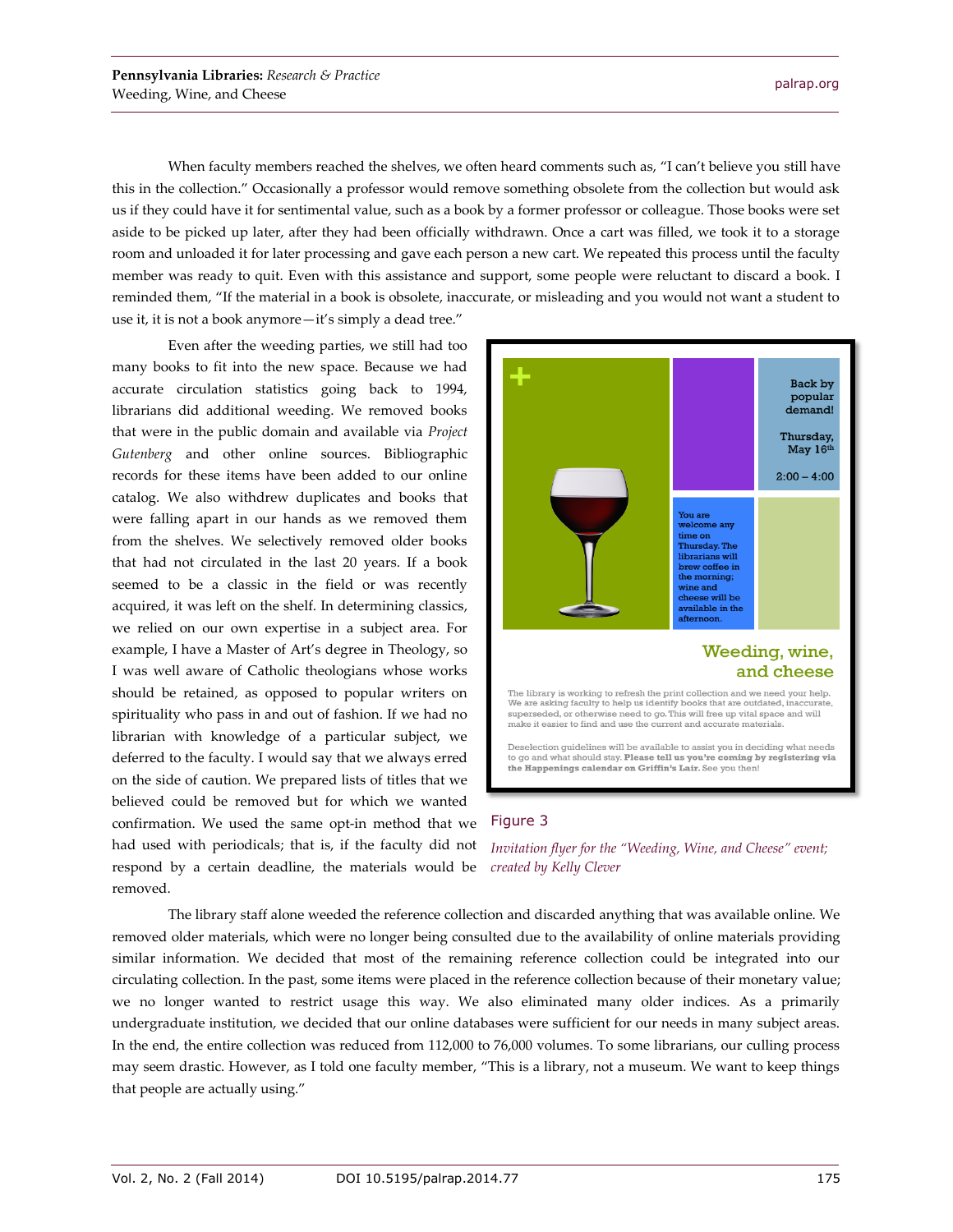Reeves Library @ReevesLib · 4 Oct 2013

FACULTY: Join us today from 3:00-6:00 for another one of our famous weeding parties! Get your extended weekend off to a good start!

 $\Delta \omega$ 13-1  $\pm$  $0.0.0$ 

#### Figure 4

*A reminder tweet to faculty about one of the library's "Weeding, Wine, and Cheese" events*

In addition to books and periodicals, we also weeded the audiovisual collection. We decided to eliminate our VHS tape collection because there were no longer any VHS players on campus. VHS tapes were offered to faculty members, and the new owners of the few VHS tapes that had been used in the past for classes were tracked so that, if necessary, they could be contacted and asked to share the tape with other faculty

members. When possible, replacement DVDs were obtained. In the future, we are hoping to obtain a streaming video service to augment this collection. We have a small CD collection of mostly classical music; no items from this collection were withdrawn. This year, we began a subscription to the *NAXOS Music Library*, which should meet most of the needs of our music majors. Therefore, our CD collection will remain small. We eliminated all of our microfilm, except for *The New York Times,* which we hope to replace in the near future with an online version.

Because many people on campus are involved in recycling and the wise use of natural resources, they were concerned about the disposal of so many materials. We assured them that most of the items were recycled. When we first began discarding periodicals, we listed them on Backserv, an electronic mailing list for libraries wishing to exchange books and journals. However, as time went on, we realized that we were discarding what many other libraries were discarding. Thus, responses to our listings were low. The time and effort to list and then selectively ship items to other libraries did not seem to be worthwhile, even though the receiving library paid for the cost of shipping and we only had to provide the time for packing and mailing. Therefore, during the last year of the project, all the discarded bound periodicals went into a dumpster. We offered withdrawn books and videos to our students and faculty, and many people added these items to their personal collections. The remainder of the books—except for those in very poor condition—were sent to Better World Books. One word of caution: If you send things to Better World Books, be sure to use a DISCARD stamp. We had some materials returned to us by other libraries that thought the books had been stolen from us, when in fact they had been purchased as a used book online.

Our microfilm of the local Catholic newspaper, *The Catholic Accent,* was donated to the newspaper's headquarters. We had a few historical newspapers on microfilm, and these were donated to the Westmoreland County Historical Society, which was delighted to receive them. All other microfilm was discarded.

Once the weeding was completed, the entire collection was shifted within our existing space, with room allowed on each shelf for future growth. Everyone helped with the shifting, including our library aides, under the supervision of Eileen Moffa, one of our two administrative assistants. The older shelves were numbered and mapped to the location where the collections were to be housed on the mobile shelving. Helene Ciarochi, our other administrative assistant, created templates to measure large books so that we could identify those that would not fit on the mobile shelves. These oversized books were placed on a separate section of fixed shelving. We hired a moving company that had experience working with libraries. The company made a shelf-for-shelf move to the new space. The move was accomplished within three days.

The walls of the room with the mobile shelving also have fixed shelves, which house our periodicals collection. Older volumes are bound, but everything published since 2008 has been placed in Princeton files. Because of our strong commitment to online resources, a high volume of print has been discarded. We have discontinued binding because we have made the assumption that, eventually, we will no longer have any periodicals in print.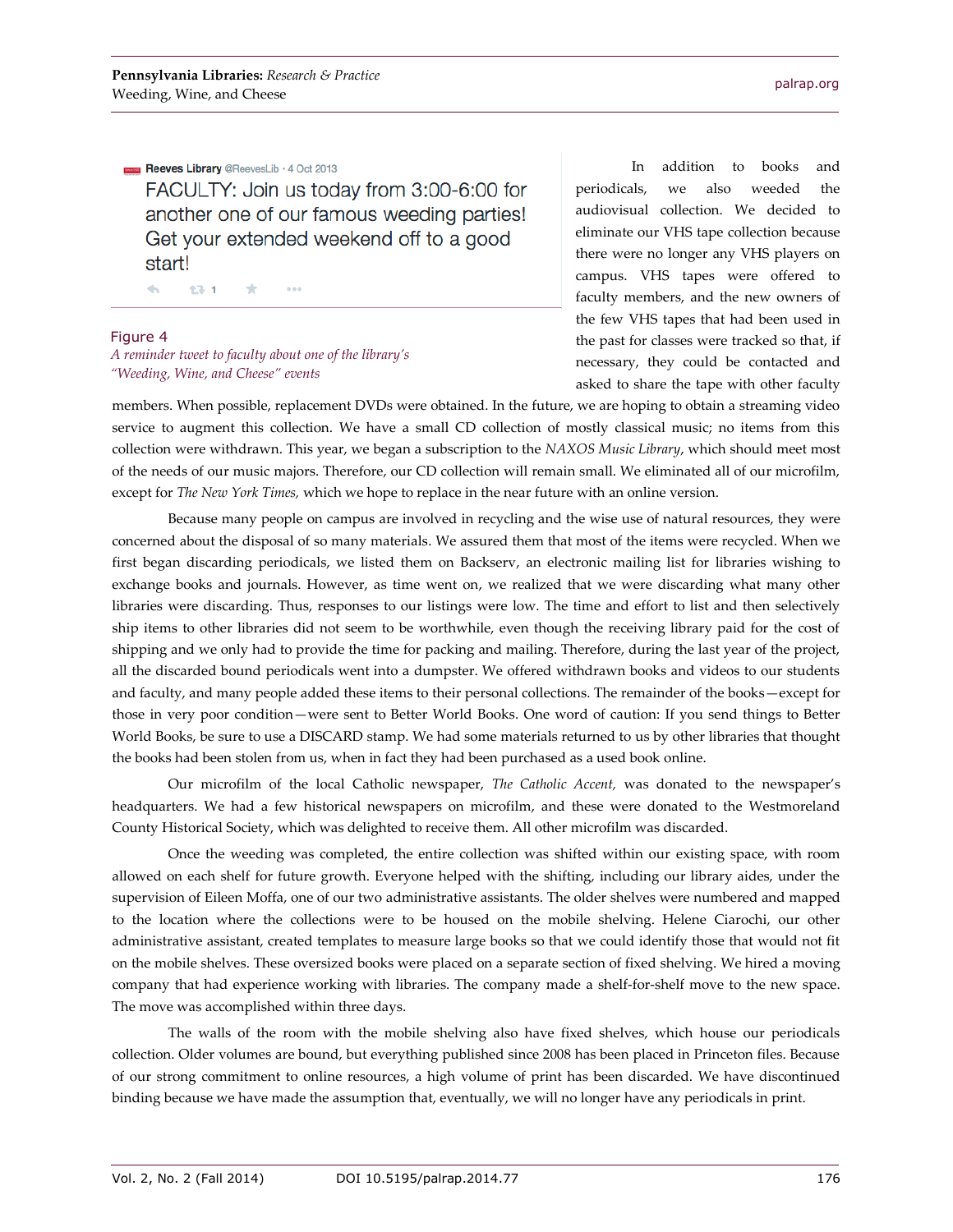

#### Figure 5 *O'Hara Room, Reeves Memorial Library, Seton Hill University, 2014*

Dr. David Stanley, Library Director, had overall responsibility for this collective project. In addition to the aforementioned contributions of librarians and library aides, Cataloging and Acquisitions Librarian Adam Pellman managed the withdrawal of physical materials and catalog records. We were fortunate that Systems Librarian Dana Krydick had been the director of a public library that had moved from one building to another. Dana's experience was invaluable in selecting a moving company. Much additional credit must also be given to Helene Ciarochi, whose ability to envision and organize the shelf-to-shelf transfer made everything go very smoothly.

After the collection was moved, the building was renovated over the summer of 2014 to include not only the library but also four other departments—the Writing Center, the IT Solution Center, the Career & Professional Development Center, and the Center for Innovative Teaching. We have now moved into our beautiful new learning commons with a collection we can be proud of, with room for future growth (see Figure 5).

For additional information about our new facilities, see our blog post from August, 21, 2014, "State of the Learning Commons" ([shulibrary.blogspot.ca/2014/08/state-of-learning-commons.html\)](http://shulibrary.blogspot.ca/2014/08/state-of-learning-commons.html).